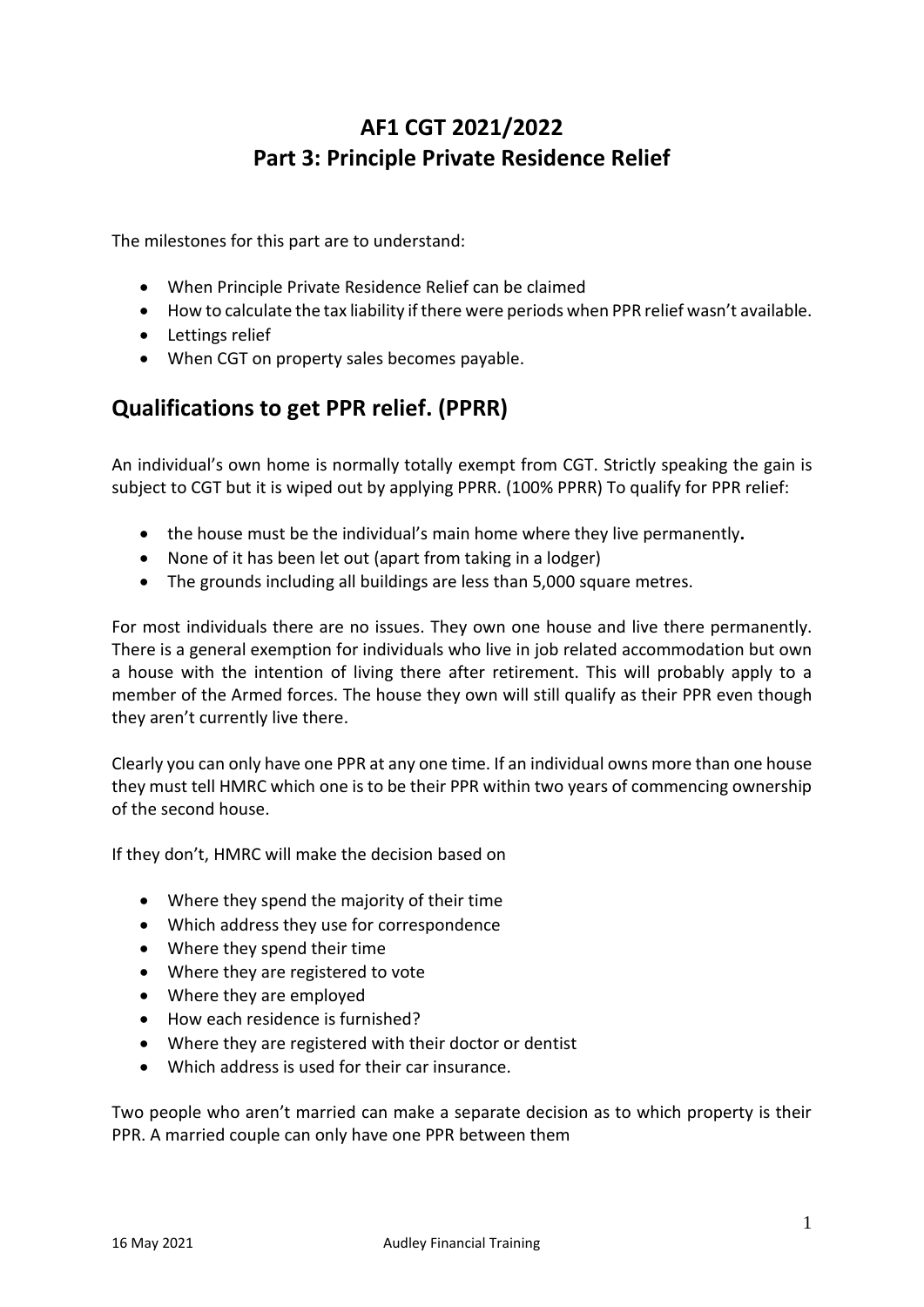There is a relaxation of the one property rule if someone temporarily owns two houses because of a house move. The period from purchase to moving in will be deemed residence provided it doesn't last more than a year and is immediately followed by actual residence.

A property bought purely for investment purposes that was never occupied by the owner will never qualify for PPR relief.

## **How to work out the taxable gain when 100% PPRR is not available.**

If the property was not the owner's principle private residence for the whole period of ownership, then part will qualify for PPR relief and part will not. The ownership will be split into **exempt** and **non-exempt periods.**

Graham has his own home and then marries Barbara. He moves into her house and lets out his own. Her house now becomes his PPR. When he sells his first house, tax will be payable as it wasn't his PPR for the whole period of ownership.

When this situation arises the first step is to calculate the gain for the whole period of ownership.

Graham bought his property for £100,000 and paid £20,000 in additional costs. He sold it for £210,000 incurring £10,000 costs. The gain was £100,000

Next the number of **months** that qualify for PPR relief is calculated using the formula

Total Gain x Number of months that qualified for PPR relief Total number of months of ownership

This figure is the amount of PPR relief which is then deducted from the total gain.

Graham owned the property for 120 months (10 years) but assuming that for 24 months it hadn't been his PPR so the amount PPR relief is £100,000 x 96/120 =£80,000

The total gain is £100,000 so deducting PPR relief of £80,000 means £20,000 is subject to CGT. The annual exemption is then applied to this. This would give a chargeable gain of £7,700 which is taxed at 18% or 28% as it is residential property

## **Calculating the amount of PPR relief**

The main requirement to get PPR relief is that the property is the owner's main home and they live there. But it doesn't always follow that PPR relief will be lost if the owner isn't living there.

• The period prior to April  $1<sup>st</sup>$  1982 is ignored so if a property was purchased before then the acquisition price would be the value on April 1 1982 and the period of ownership starts on that date.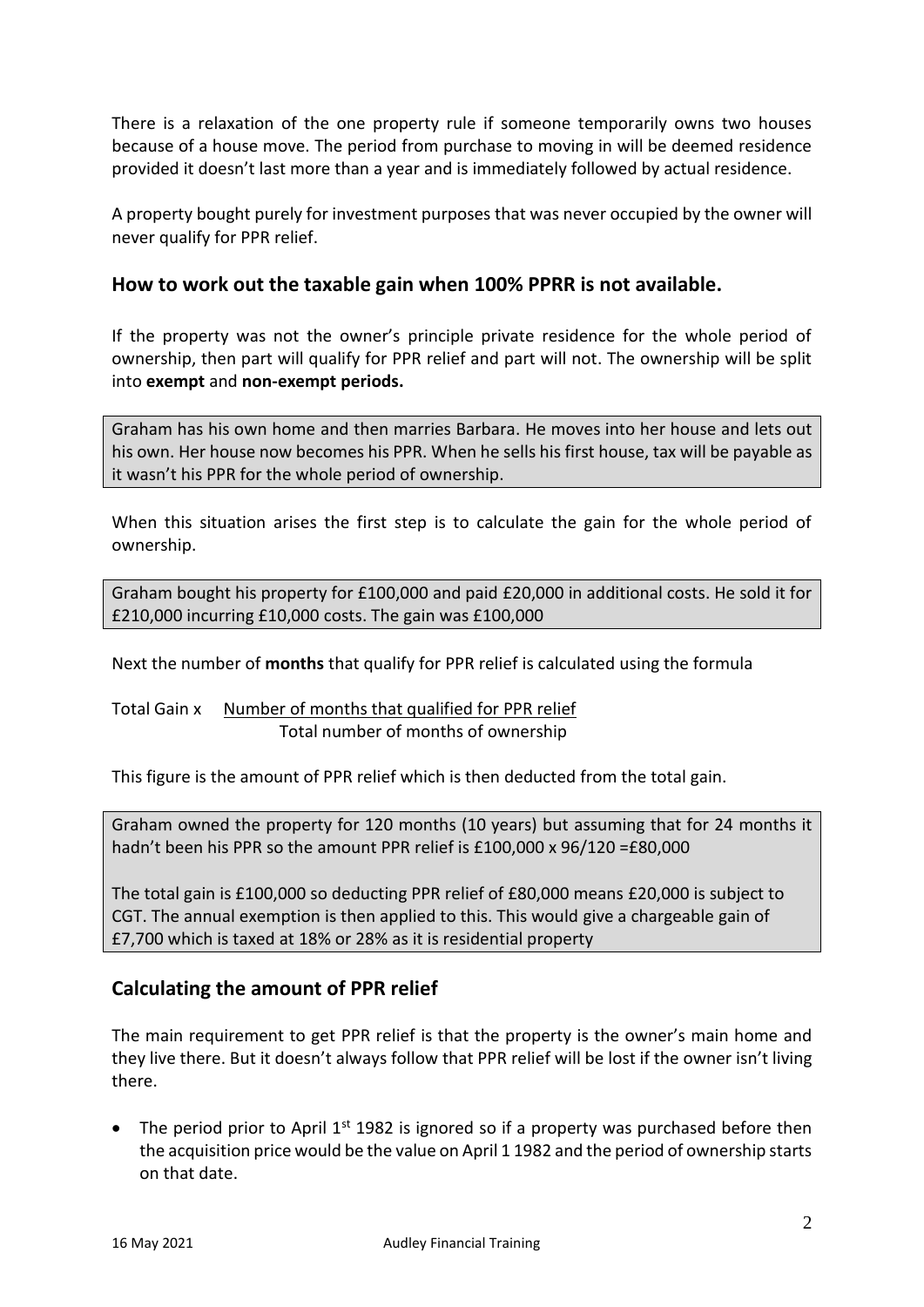• The last **9 months** of ownership are exempt if at some time the house had been the resident's PPR. This applies to all sales on or after 6 April 2020 but is increased to 36 months if the owner has moved into a residential care home.

Jean married Brian moving into his house in May 2016 and decided to let out her own house. Jean sold her original house in November 2020. Since it had been her PPR the last nine months qualify for PPR relief.

Although she was absent from her original house for four years six months (54 months) only 45 months of her ownership would not get PPR relief.

Other periods of absence can still get PPR relief provided:

- you have no other PPR at the same time
- immediately before and after the period of absence the owner lived in the property.
- the periods of absence didn't exceed set limits.

These limits are:

- periods of absence for up to three years for any reason
- unlimited periods when the owner was required by reason of employment to live abroad.
- periods of up to four years when the owner was required to live elsewhere in the UK due to work.

Jack wins the lottery and decides to go on a round the world tour. He is away for two years and lets out his property. He then returns and continues to live in the property. The two year absence would qualify for PPR relief.

This example would be exempt under the "three years any reason rule". However, the three years represents the **maximum period** over the whole time of ownership. For example, if Jack were to have another two year trip and then return home, only one more year would qualify for PPR relief. Similarly, if he has a single absence lasting 4 years, only three years would get PPR relief.

If Jack never returned to his original house and subsequently sold it, he could not use the "three years" exemption but could still claim exemption for the last 9 months of ownership'.

To qualify for this and the other exemptions, you must not have had another PPR during your absence.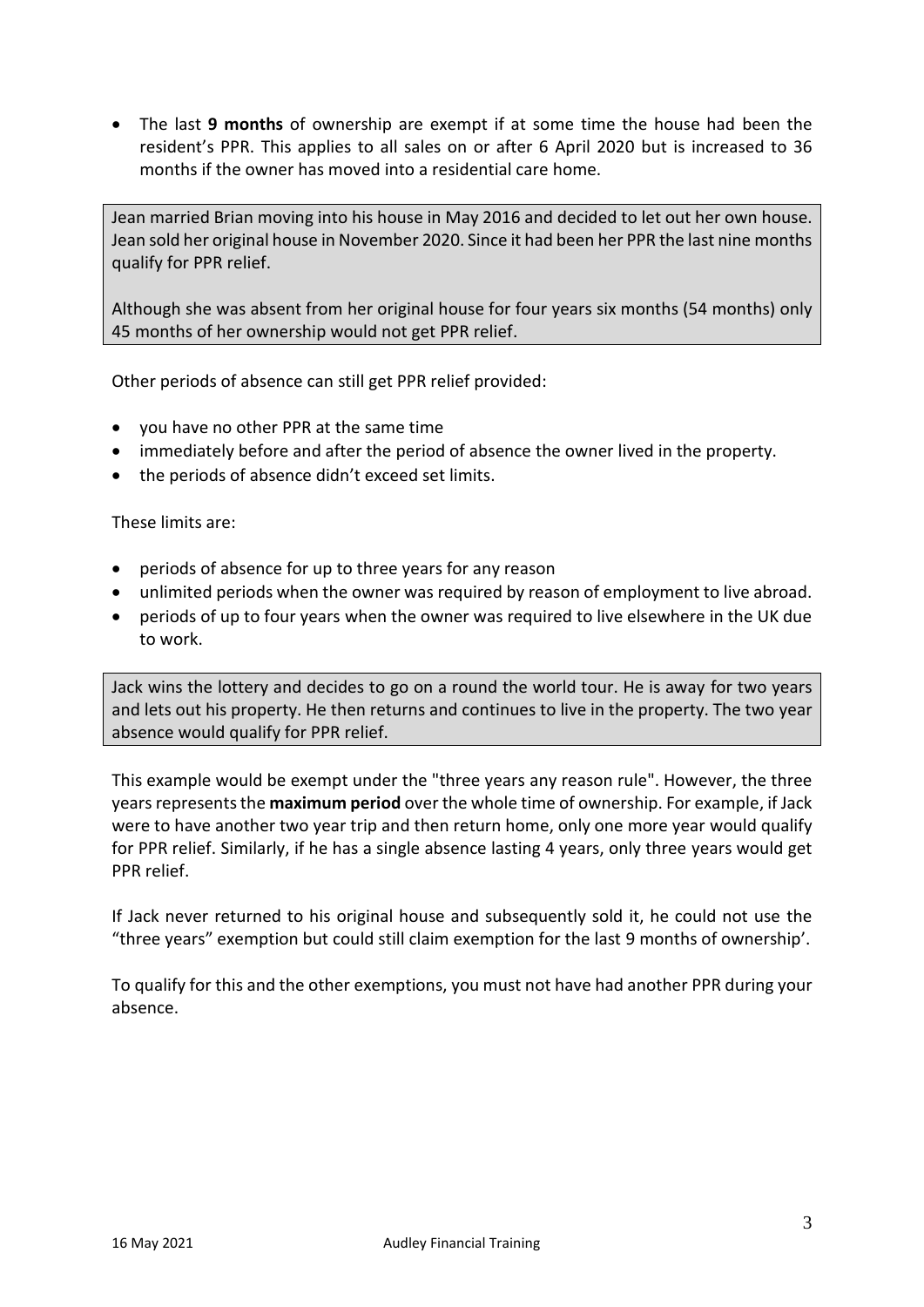Kate owned a flat before buying a house with her boyfriend in April 2017. In her absence she let out her flat. Her boyfriend's house is now her PPR.

They split up in April 2020 and Kate went back to live in her flat.

When she comes to sell the flat the three years she was absent will not get PPR relief as she had another main residence during that period. She could still claim the last 9 months so 27 months will not get PPR relief

Kate might argue that her old flat remained her PPR even though she was living somewhere else. HMRC would probably disallow that on the grounds that when she moved in it was intended to be a permanent arrangement.

The "four years work in the UK" exemption is also the maximum exempt period over the whole length of ownership. There is a slight modification of the requirement to return to the original property under the following situation.

Jane bought a house in Reading in June 2005 and lived there until June 30 2010.

Her employer then required her to work in Edinburgh and she lived in rented accommodation whilst there. In October 2014 her employer transferred her to Inverness and again she rented a flat until September 2020 when she sold the property in Reading and bought a house in Inverness

It would seem her house in Reading would not qualify for PPR relief after July 2009 apart from the last 9 months of ownership because she did not return. However, as her employer required her to move to another location, she still qualifies for four years PPR relief on the grounds of UK work related absence.

Her period of ownership would be broken down as follows:

June 2005 to June 30 2010. PPR relief as living there. July 1 2010 to June 30 2014, PPR relief as absent because of UK work. July 1 2014 to December 31 2019 No PPR relief as absent January 1 2020 to September 31 2020 PPR relief as last 9 months

Whilst there is no limit to the length of absence for work outside the UK, the owner must be living in the house before and after the absence to qualify for PPR.

Phil is offered a job in Australia on a 5 year contract. If he lets out his property and then returns and occupies the property the whole period qualifies for PPR relief.

If though he came back to the UK and did not return to the property but lived in rented accommodation before moving to Australia on a permanent basis, then only the last 9 months would qualify for PPR relief.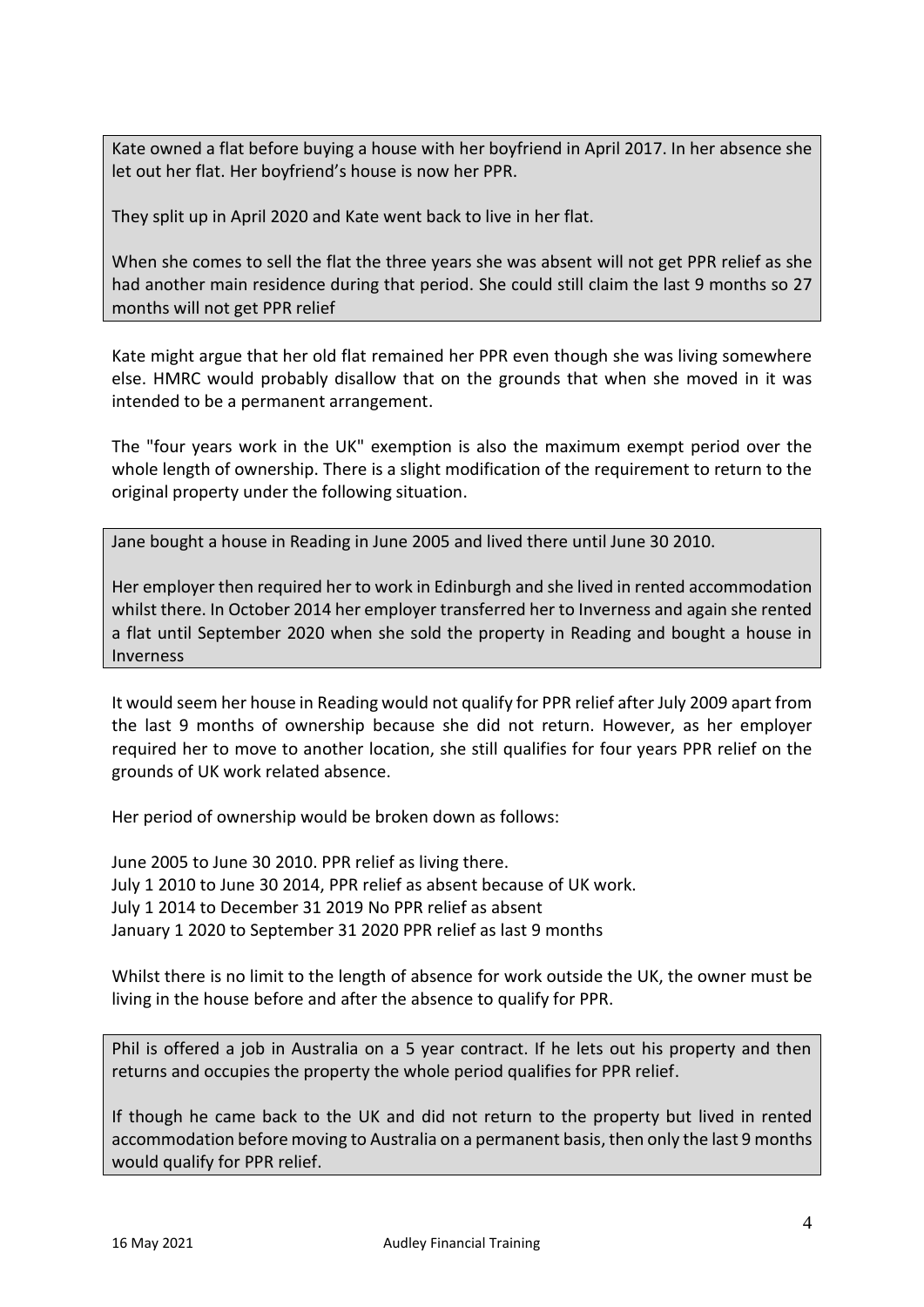#### **EXAM HINT**

The best way to tackle a PPR question is to construct a time line. The case study will start with the owner buying the property and living there. The period until, for whatever reason. the owner moves out will qualify for PPR relief.

The case study will end with the property being sold so the last 9 months will qualify for PPR relief. Candidates then need to assess what periods, if any, qualify for relief.

Tom bought his house on 1 May 2000 and lived there until 1 May 2010. He then moved to stay with his son in the USA until 1 November 2012 before moving back into the house. On October 1 2016 he moved in permanently with his daughter at her house as his health had deteriorated. He sold the property on May 1 2020 (Total ownership 240 months)

1 May 2000 to 1 May 2010 (120 months) gets PPR as he was living there.

1 May 2010 to 1 November 2012 (30 months) gets PPR under 3 year rule and because before and after it was his PPR.

1 November 2012 to 1 October 2016 (47 months) gets PPR as living there.

1 October 2016 to 1 August 2019 (34 months) does not get PPR relief as he did not move back 1 August 2019 to 1 May 2020 (9 months) get PPR under last 9 months rule.

Therefore 206 months will qualify for PPR relief and in monetary terms this would be Total gain x 206/240

#### **Letting out rooms**

Letting out a room to **one** lodger will not result in a loss of PPR relief. If the owner lets to more than one person at a time HMRC will consider the property to be a "rooming or boarding house" and some PPR will be lost. This will also apply if the owner lets rooms in their house using an app like Airbnb.

Maisie is a widow and to supplement her income she lets out three rooms in her house. She later decides she wants to downsize so sells the property making an overall gain of £300,000. Although it is her sole home and she has lived there continuously, because part of it was let to more than one lodger at a time, she won't get 100% PPR relief.

The starting point is to calculate the percentage of the whole property that was let. In this case we'll assume that the let rooms comprised 25% of the property. Therefore only £225,000 of the gain qualifies for PPR and £75,000 is subject to CGT.

However, this can be reduced or eliminated by claiming **lettings relief**. However, lettings relief cannot turn a gain into a loss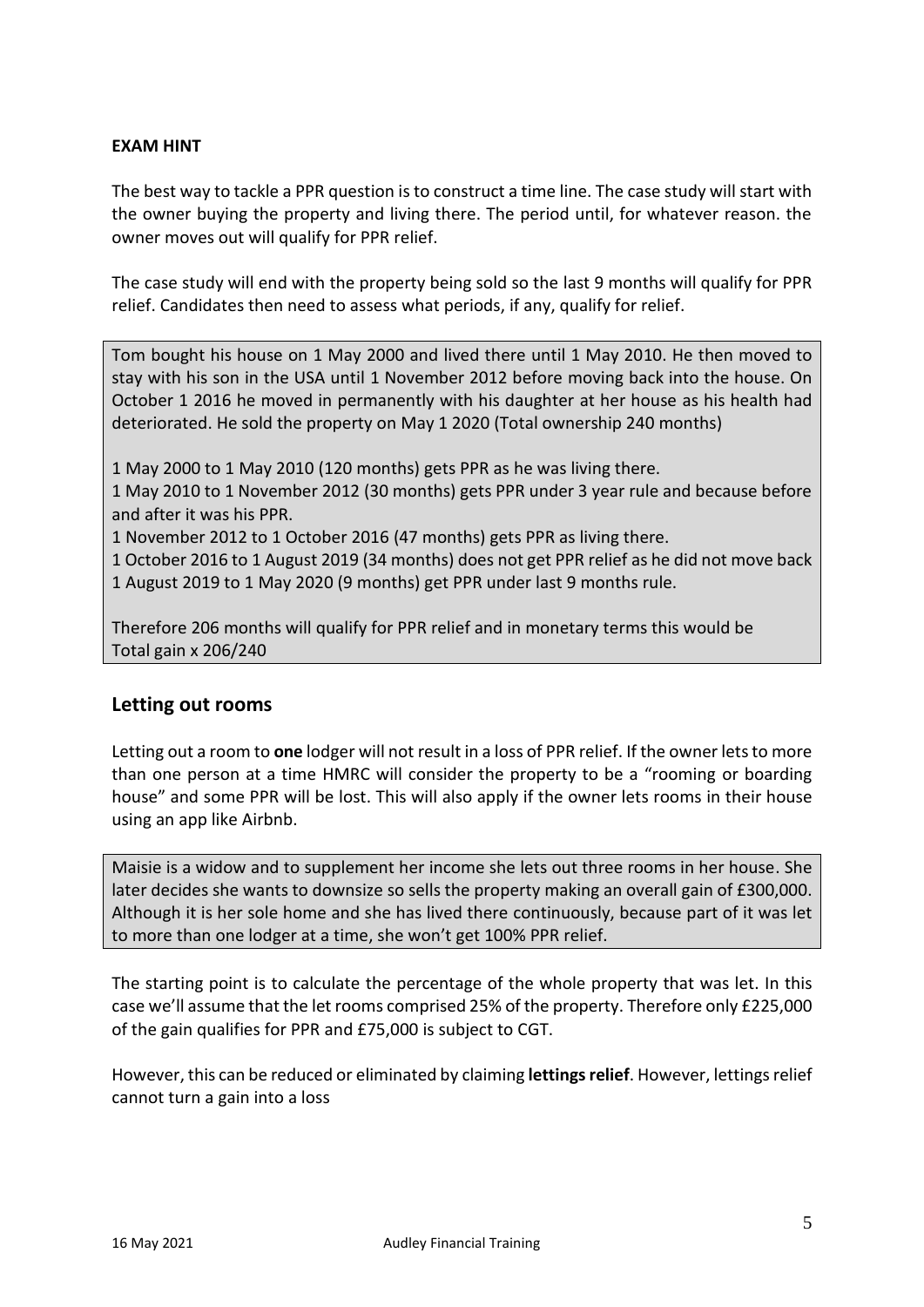Maisie qualifies because she meets the three requirements.

- She is the owner of the property.
- She was living there whilst it was let.
- The property was let commercially.

The relief is the lower of the amount of:

- 100% of the PPR relief (which in this case would be £275,000)
- The same amount as the chargeable gain made whilst letting out the rooms.
- £40,000

Clearly the first won't apply in this case. The second point is significant because it takes account of the time the property was let.

Maisie owned the house for 40 years (480 months) but only let rooms for 12 years (144 months)

The gain made whilst it was let is 144/480 x £300,000 = £90,000 Therefore, the amount of Lettings Relief is £40,000

Her liability is:

| Gain subject to CGT   | £75,000 |
|-----------------------|---------|
| Less lettings relief  | £40,000 |
|                       | £35,000 |
| Less annual exemption | £12,300 |
| Taxable gain          | £22,700 |

Assuming she is a higher rate tax payer her liability would be:

£22,700 @ 28% = £6,356

If though she had let the rooms for 5 years (60 months) then the gain made whilst the rooms were let would be:

60/480 X £300,000 = £37,500 and as this is below £40,000 it will be the lettings relief available to Maisie Gain subject to CGT £75,000

| Less lettings relief  | £37,500 |
|-----------------------|---------|
|                       | £37,500 |
| Less annual exemption | £12,300 |
| Taxable gain          | £25,200 |